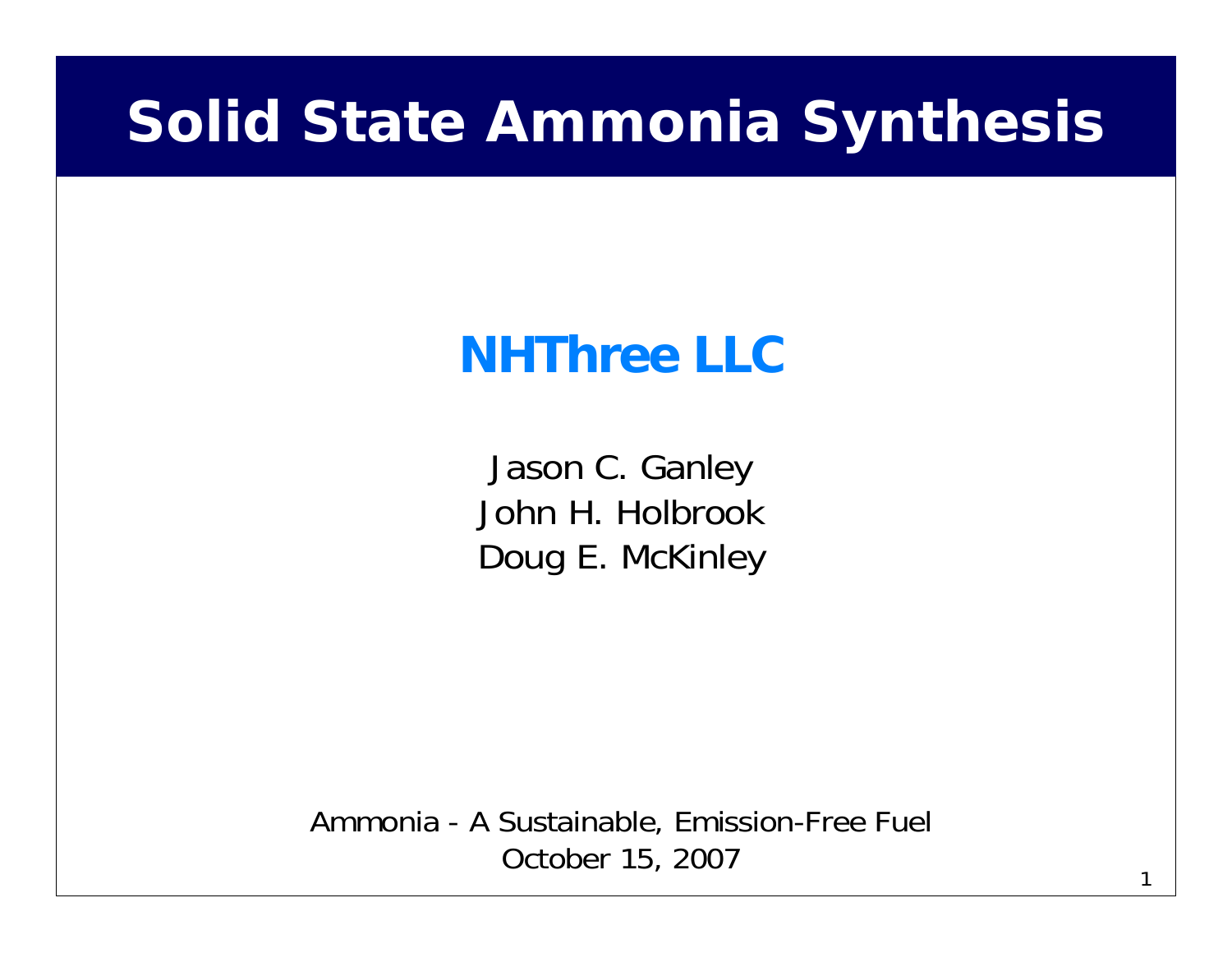### **Inside the Black Box: Steam Reforming + Haber-Bosch**

3 CH<sub>4</sub> + 6 H<sub>2</sub>O + 4 N<sub>2</sub> → 3 CO<sub>2</sub> + 8 NH<sub>3</sub>



Energy consumption ~33 MBtu (9500 kWh) per ton NH $_{\rm 3}$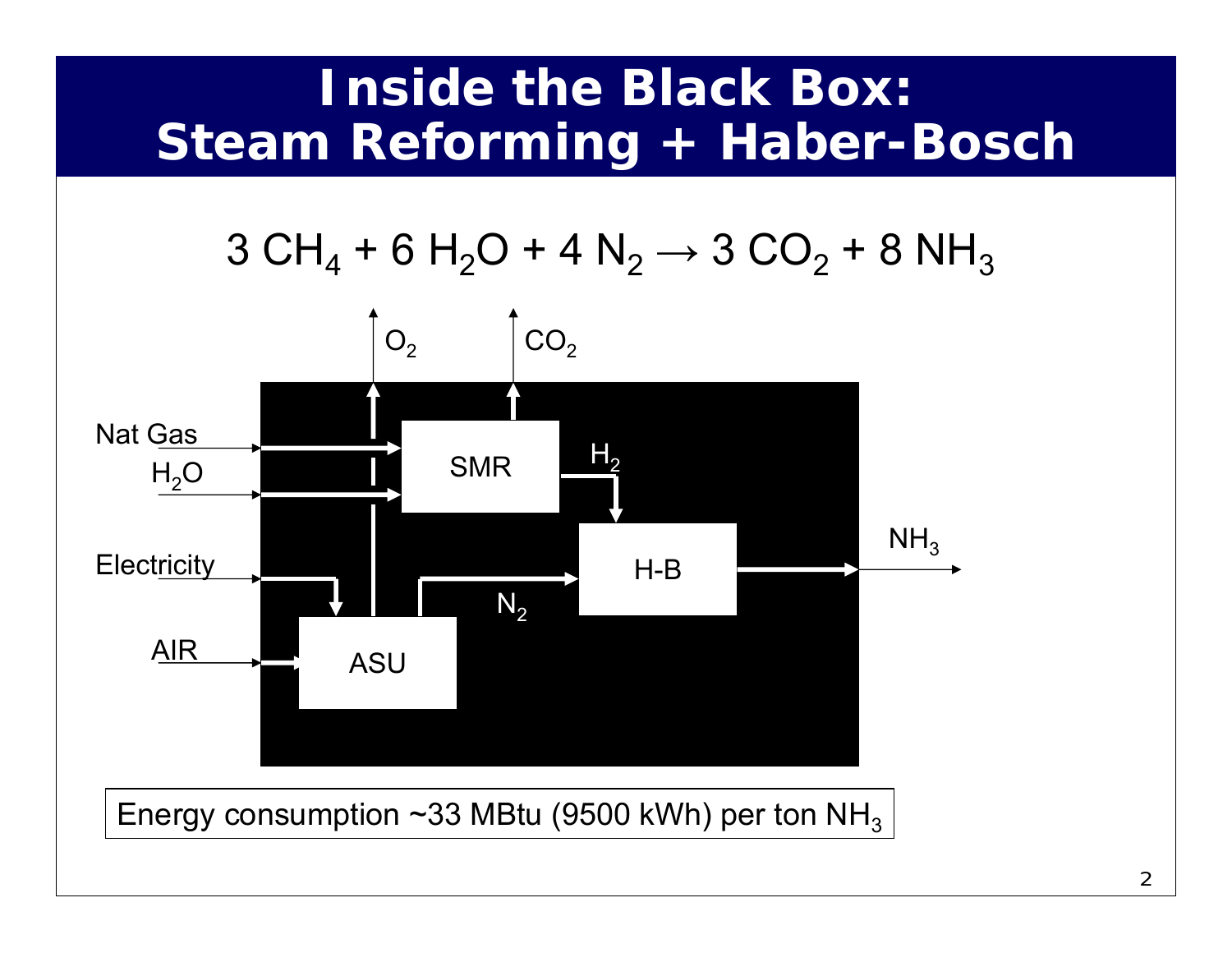### **Inside the Black Box: Steam Reforming + Haber-Bosch**

3 CH<sub>4</sub> + 6 H<sub>2</sub>O + 4 N<sub>2</sub> → 3 CO<sub>2</sub> + 8 NH<sub>3</sub>



Energy consumption ~33 MBtu (9500 kWh) per ton NH $_{\rm 3}$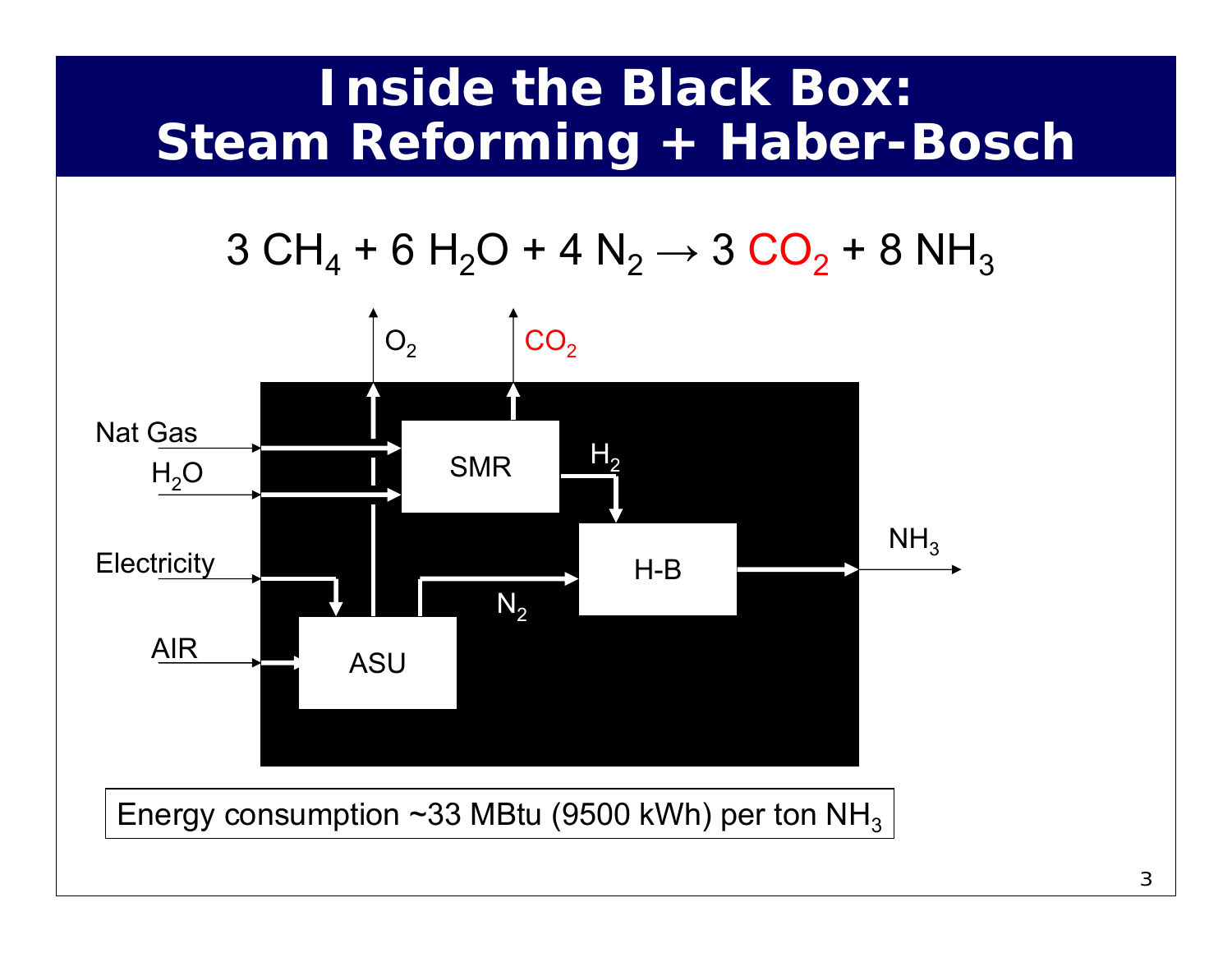#### **Inside the Black Box: HB Plus Electrolysis**



Energy consumption ~12,000 kWh per ton NH $_{\rm 3}$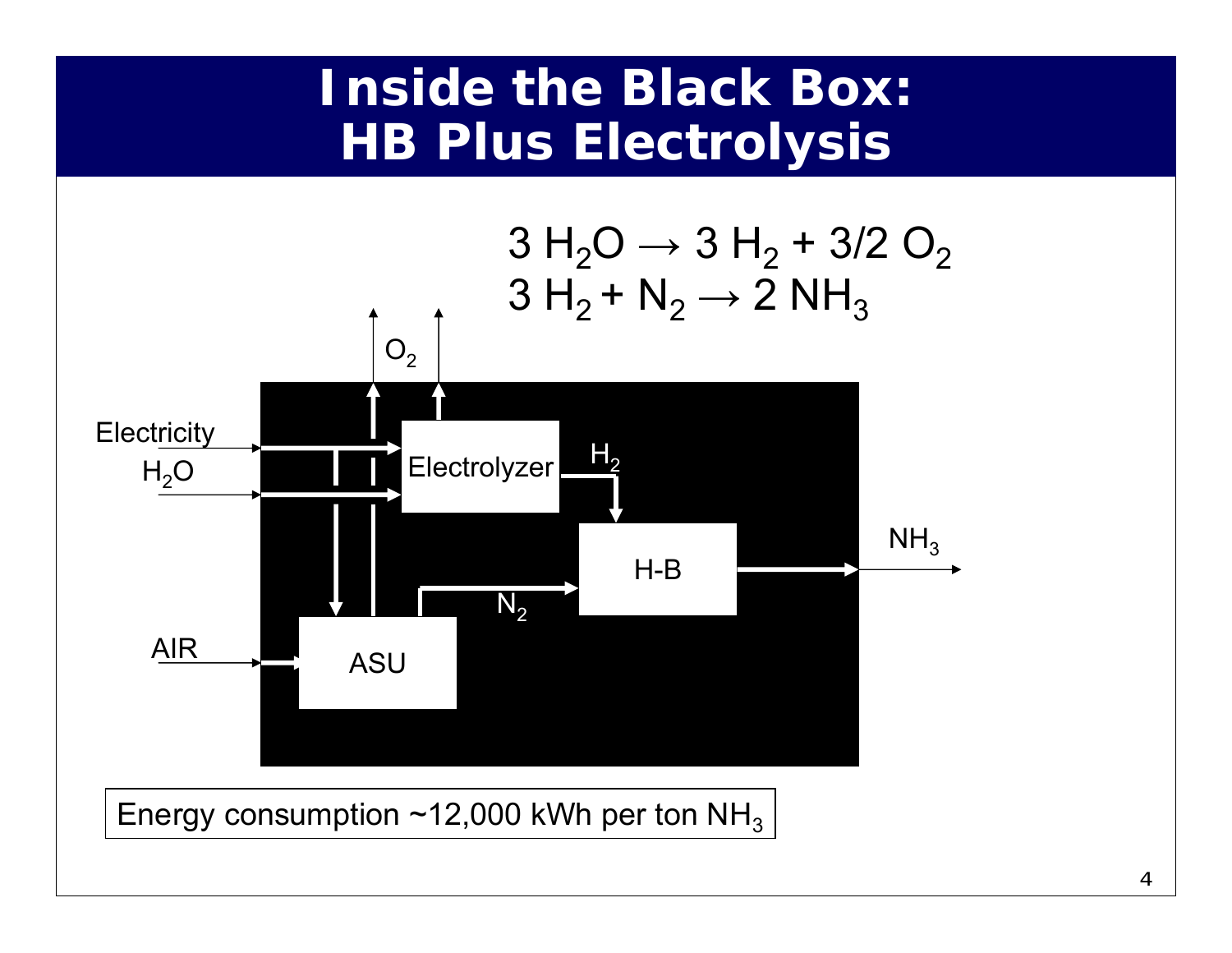### **Inside the Black Box: Solid State Ammonia Synthesis**



Energy consumption 7000 - 8000 kWh per ton NH $_{\rm 3}$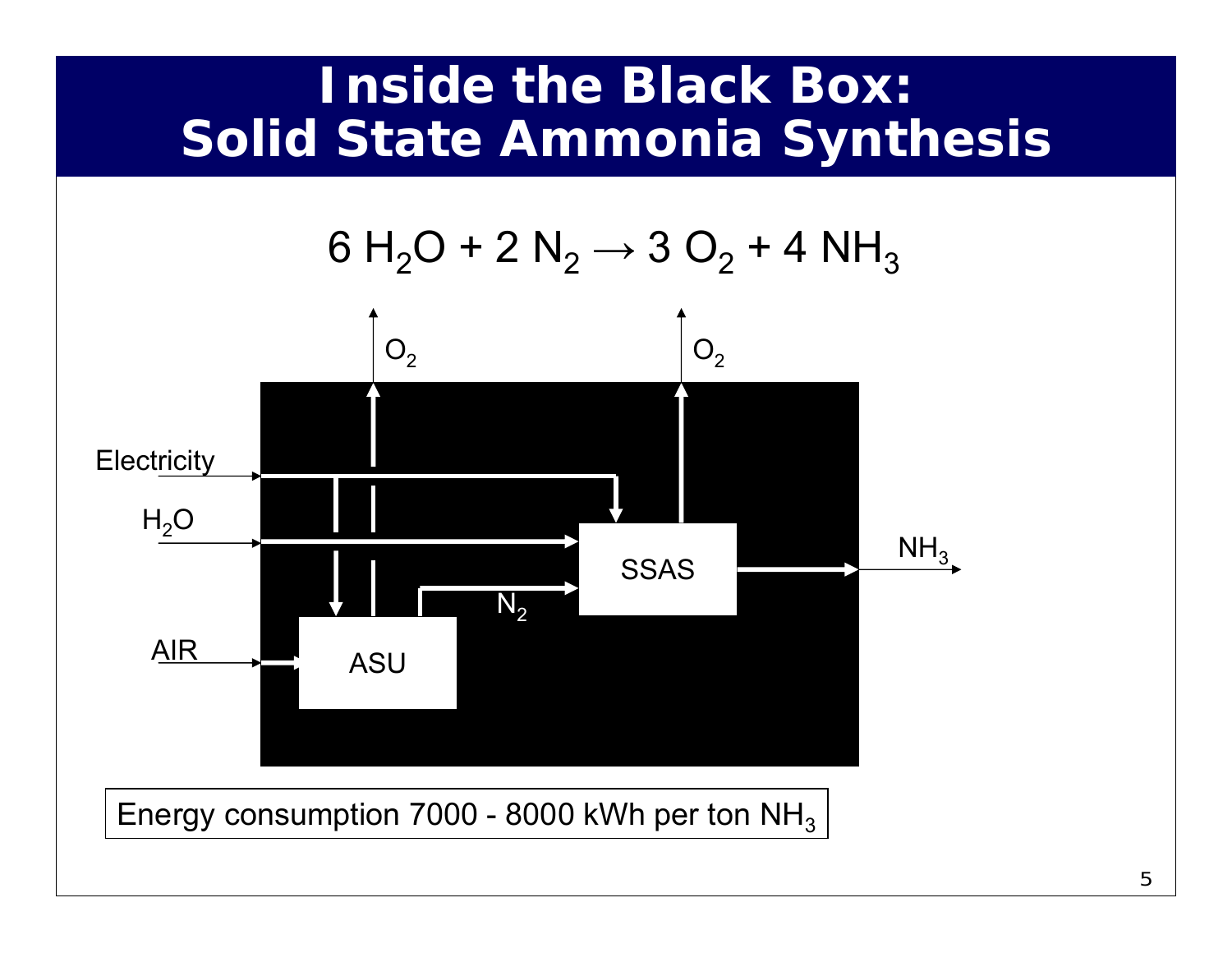# **SSAS in a Nutshell**

- z **Solid-state electrochemical process**
- z **Water (steam) decomposed at anode**
- **Hydrogen atoms adsorb, stripped of electrons**
- z **Hydrogen conducts (as proton) through proton-conducting ceramic electrolyte**
- **Protons emerge at cathode, regain electrons, and react with adsorbed, dissociated nitrogen atoms to form**   $\mathsf{NH}_3$
- z **Patent application – February 2007**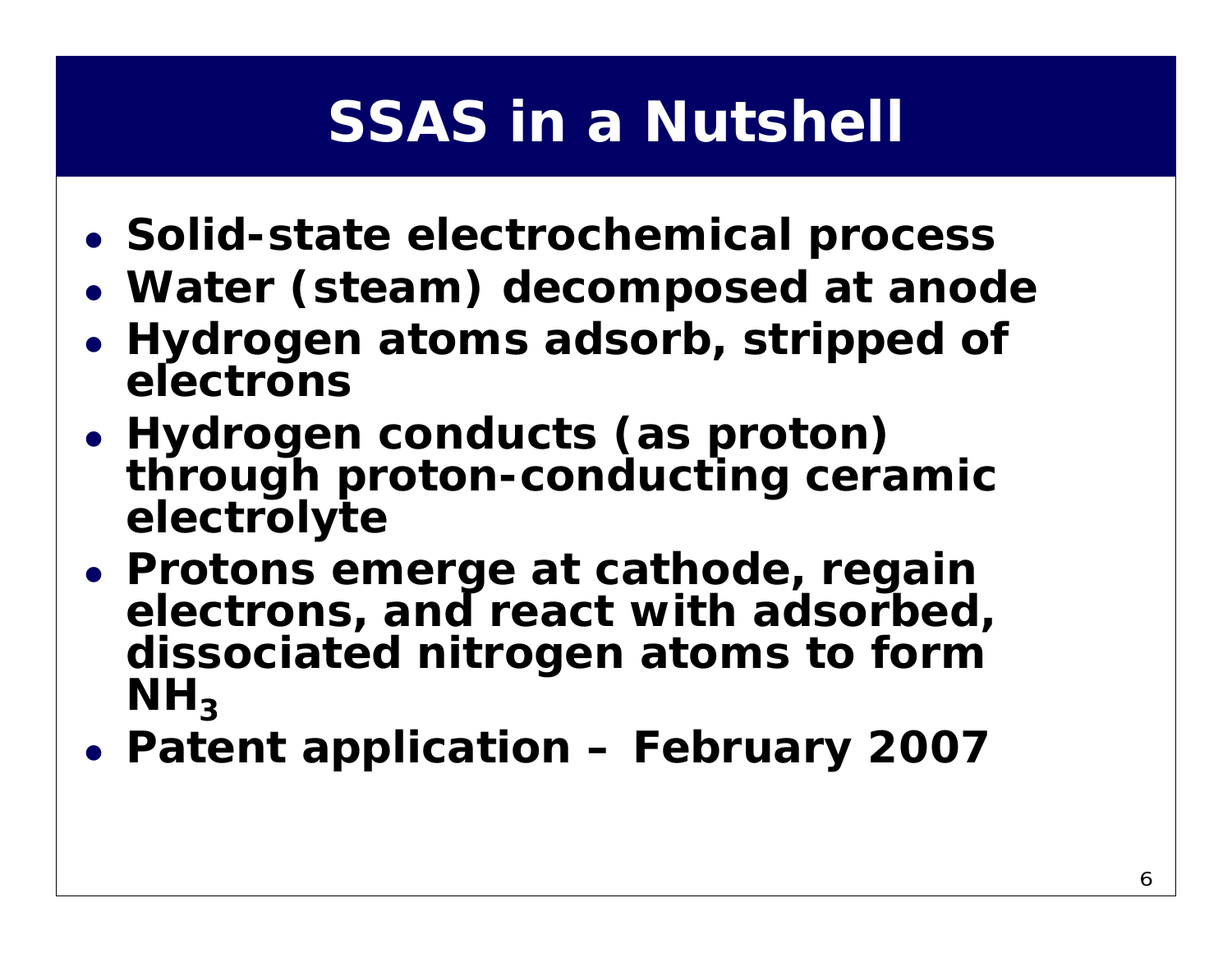## **SSAS Features and Advantages**

- **Does not require expensive, energyintensive electrolyzers**
- z **High pressures (e.g. for Haber-Bosch synthesis) are not required**
- z **Co-production of oxygen gas**
- **Synthesis reactors in the form of multiple tube bundles in geometric arrangement**
- **Straightforward NH<sub>3</sub> capacity expansion by adding synthesis tube bundle modules**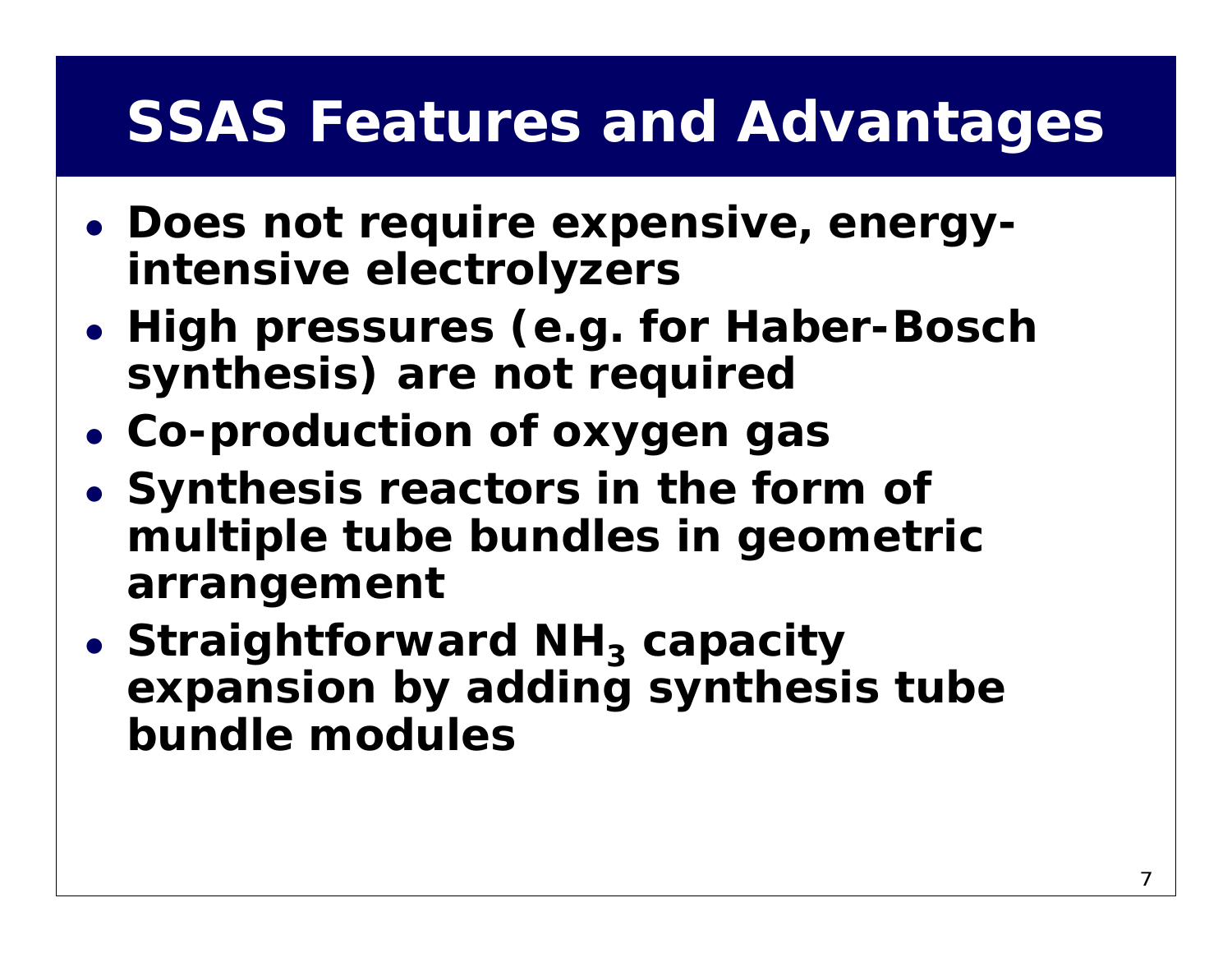# **SSAS Primary Components**

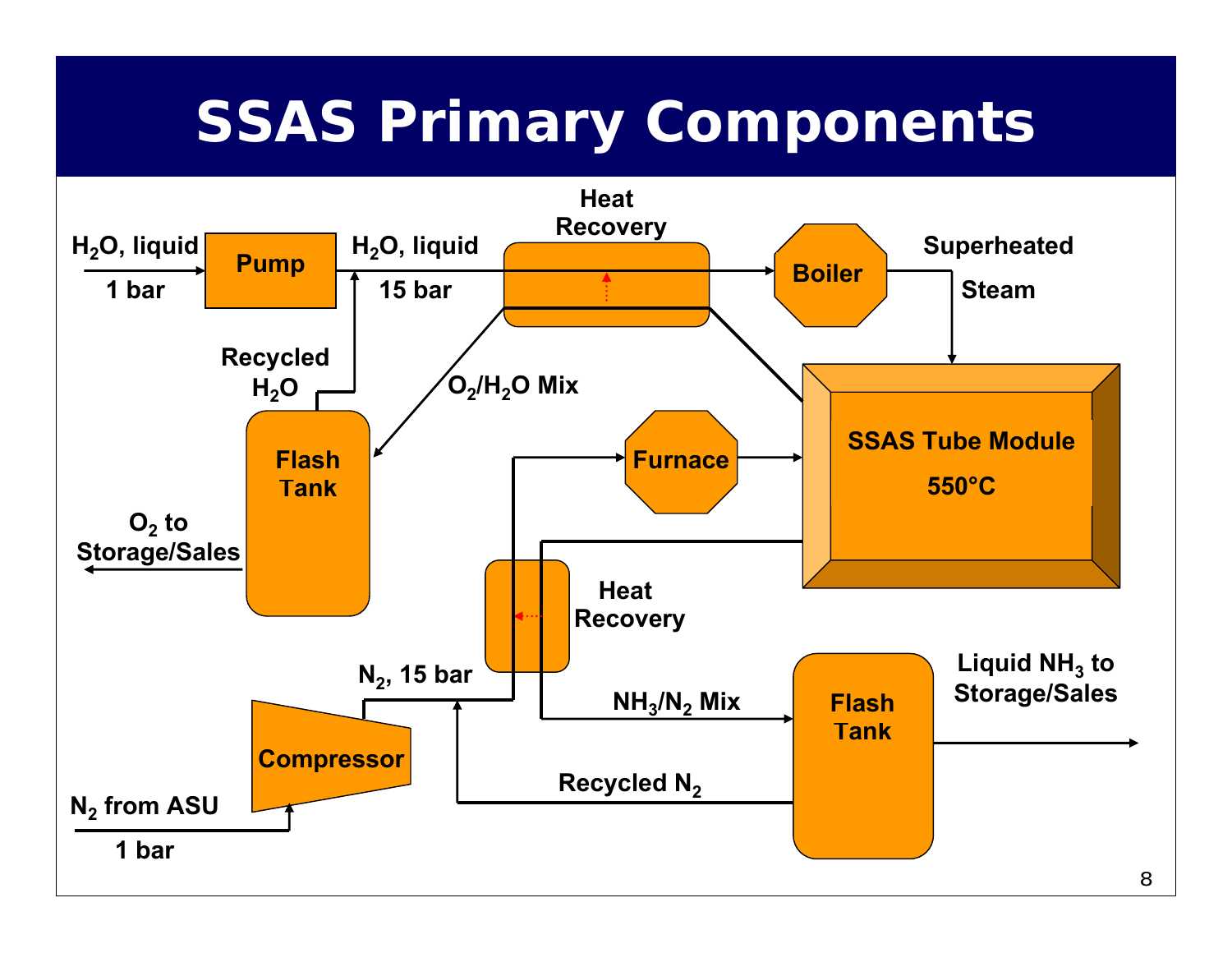# **Current Work: Protonic Ceramic**

#### <sup>z</sup>**Preferred compositions identified**

- Good thermal stability, capable of thermal cycling
- **-High ionic conductivity**
- **Stability in humid or dry atmospheres**
- Stable in reducing, neutral, or oxidizing conditions

## <sup>z</sup>**Refinement of processing techniques**

- Ceramic synthesis routes
	- -Solid state chemical reaction vs. autoingintion
	- -Sintering and densification, catalyst support
- Ceramic forming
	- -Bulk powder pressing
	- -Tape casting, spin coating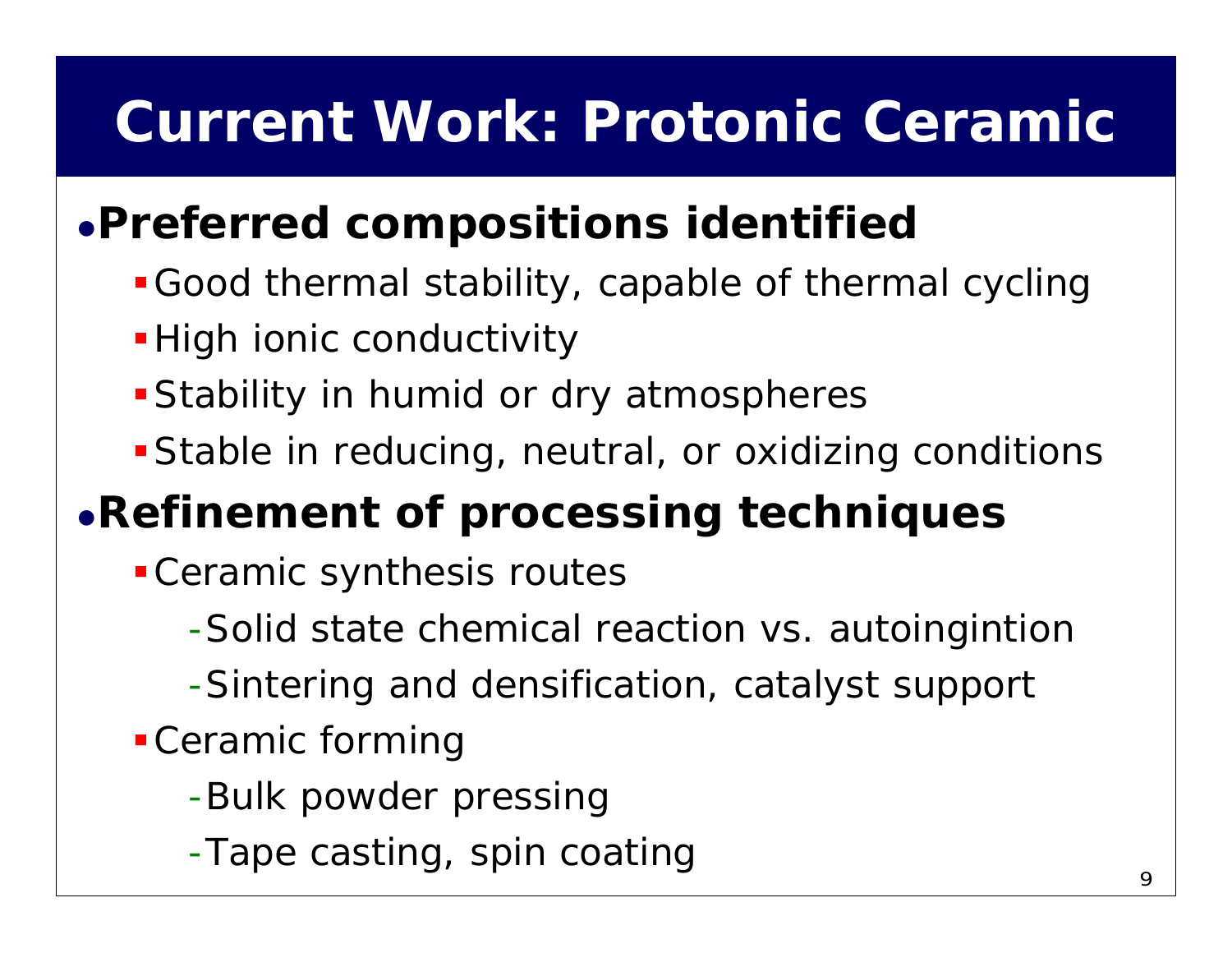# **Current Work: Catalysis**

z**Maximize: ionic and electronic conductivity, surface area, catalytic action**

## <sup>z</sup>**Oxidizing atmosphere present**

- Co-generation of oxygen gas
- **Intermediate temperatures: less severe conditions**

#### <sup>z</sup>**Reducing atmosphere present**

**Ammonia product is a strong reducing agent** 

-Protects stability of many catalyst types

-Converts metal oxides to high surface area metallic catalysts

**Intermediate temperatures: helps prevent** sintering of catalyst particles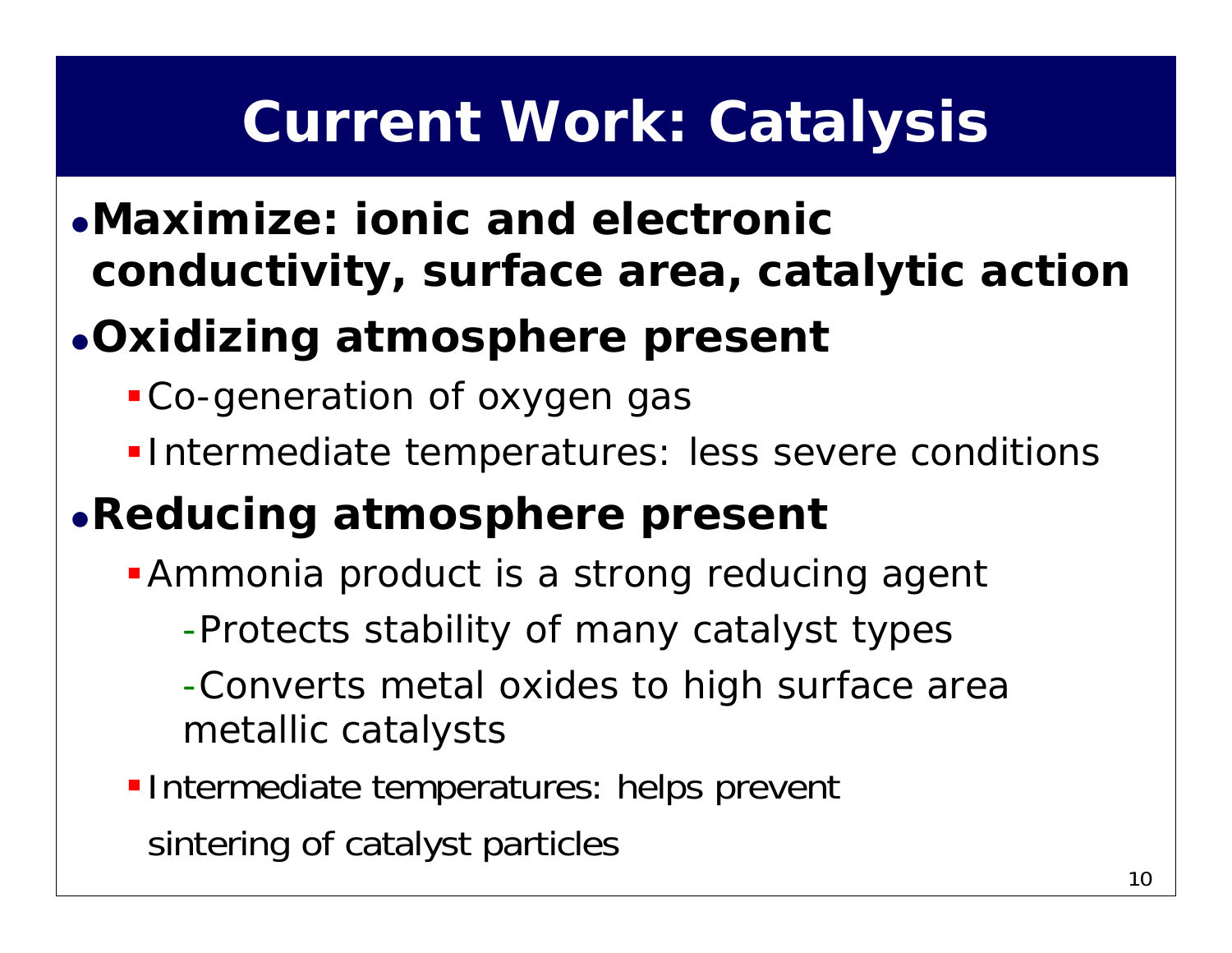## **Mass Production: Tubular Geometry**



SSAS reactor module will have similar tube

and manifold arrangement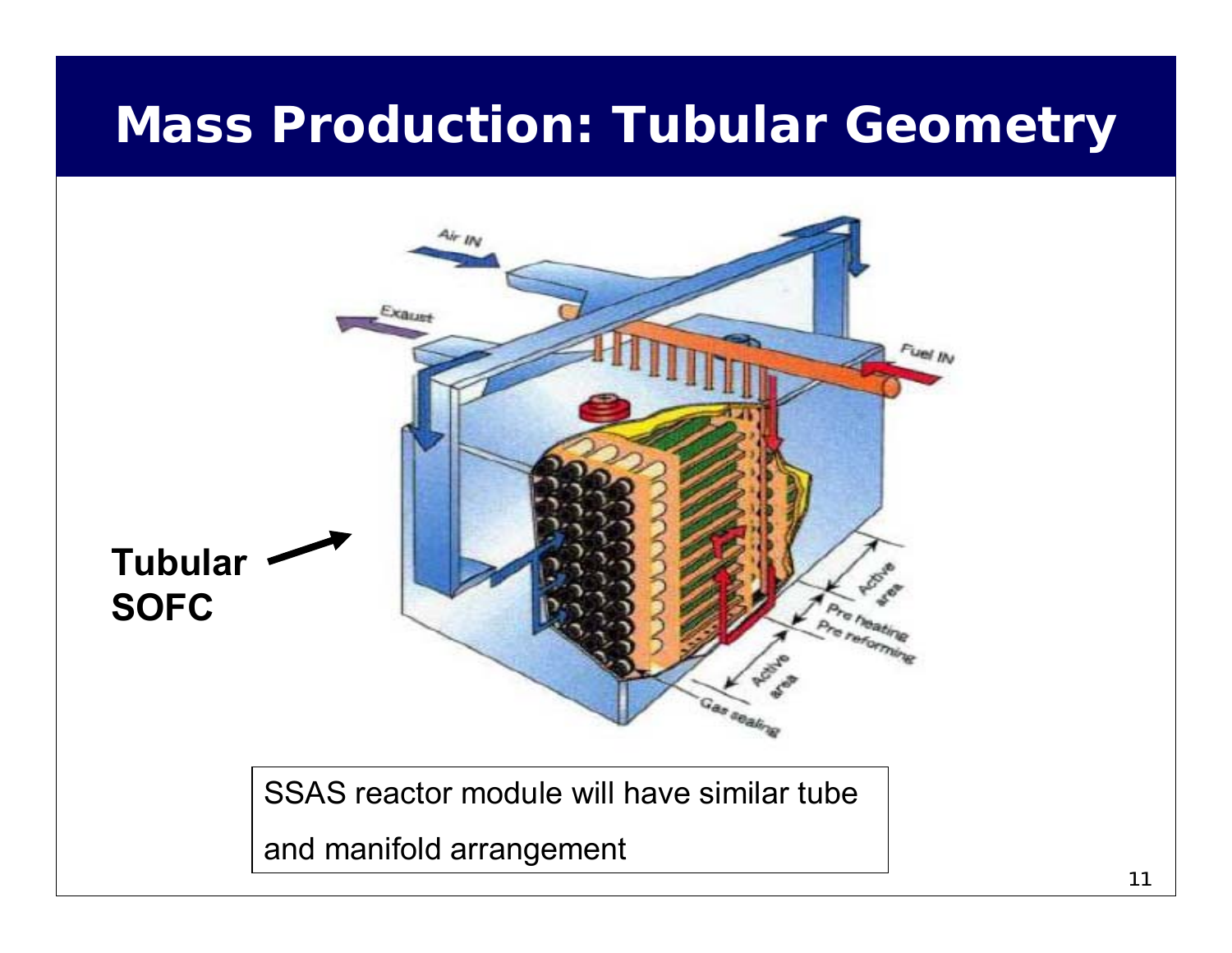## **PCC Tubes in R&D Labs**



#### PCC tube fabricated for LANL by TYK Corporation (Japan) by extrusion, used for tritium recovery.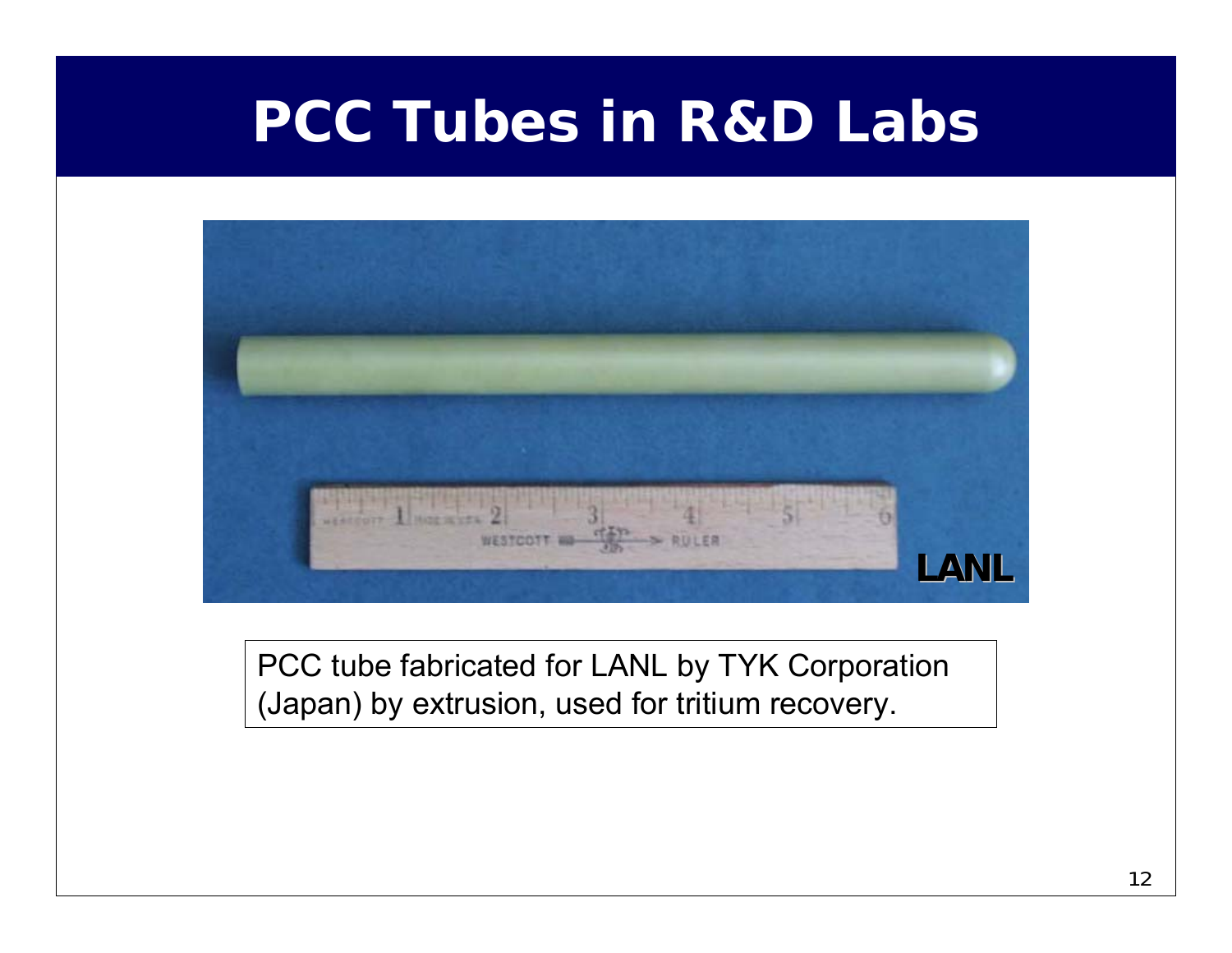# **Economic Comparison**

| <b>Measure</b>                                                           | <b>Production Method</b>                  |                                                            |                                                            |
|--------------------------------------------------------------------------|-------------------------------------------|------------------------------------------------------------|------------------------------------------------------------|
|                                                                          | <b>Natural Gas</b>                        | $Electrolyzer + H-B$                                       | <b>SSAS</b>                                                |
| <b>Energy required per ton</b><br>of $NH3$                               | $33 \text{ MHz} =$<br>9700 kWh            | $~12,000$ kWh<br>(H <sub>2</sub> production only)          | 7000-8000 kWh                                              |
| Capital cost per ton/day<br>$NH3$ capacity                               | ~1500,000                                 | ~1000<br>(Cost dominated by<br>electrolyzer)               | $<$ \$200,000                                              |
| "Fuel" cost to produce 1<br>ton of NH <sub>3</sub> at large<br>scale [1] | <b>Depends on location</b><br>and NG cost | \$420 $(3.5 \, \phi/\mathrm{kWh})$<br>\$240 $(2 \ell/kWh)$ | \$245 $(3.5 \, \phi/\mathrm{kWh})$<br>\$140 $(2 \ell/kWh)$ |
| Cost of 1 ton $NH3$ at<br>moderate to large<br>scale [2]                 | <b>Depends on location</b><br>and NG cost | $>$ \$600 (3.5 ¢/kWh)<br>$> $400 (2 \frac{\mu}{kWh})$      | $\sim$ \$315 (3.5 ¢/kWh)<br>~\$210 $(2 \ell/kWh)$          |
| Tons of $CO2$ emitted per<br>ton of NH <sub>3</sub> produced             | 1.8                                       | $-0-$                                                      | $-0-$                                                      |

[1] For NHThree's planned demonstration project, Douglas Co. WA will supply standard

2 ¢/kWh power from hydroelectric

[2] Using a capital recovery factor of 12% and purchased nitrogen at \$30 per ton of  $N<sub>2</sub>$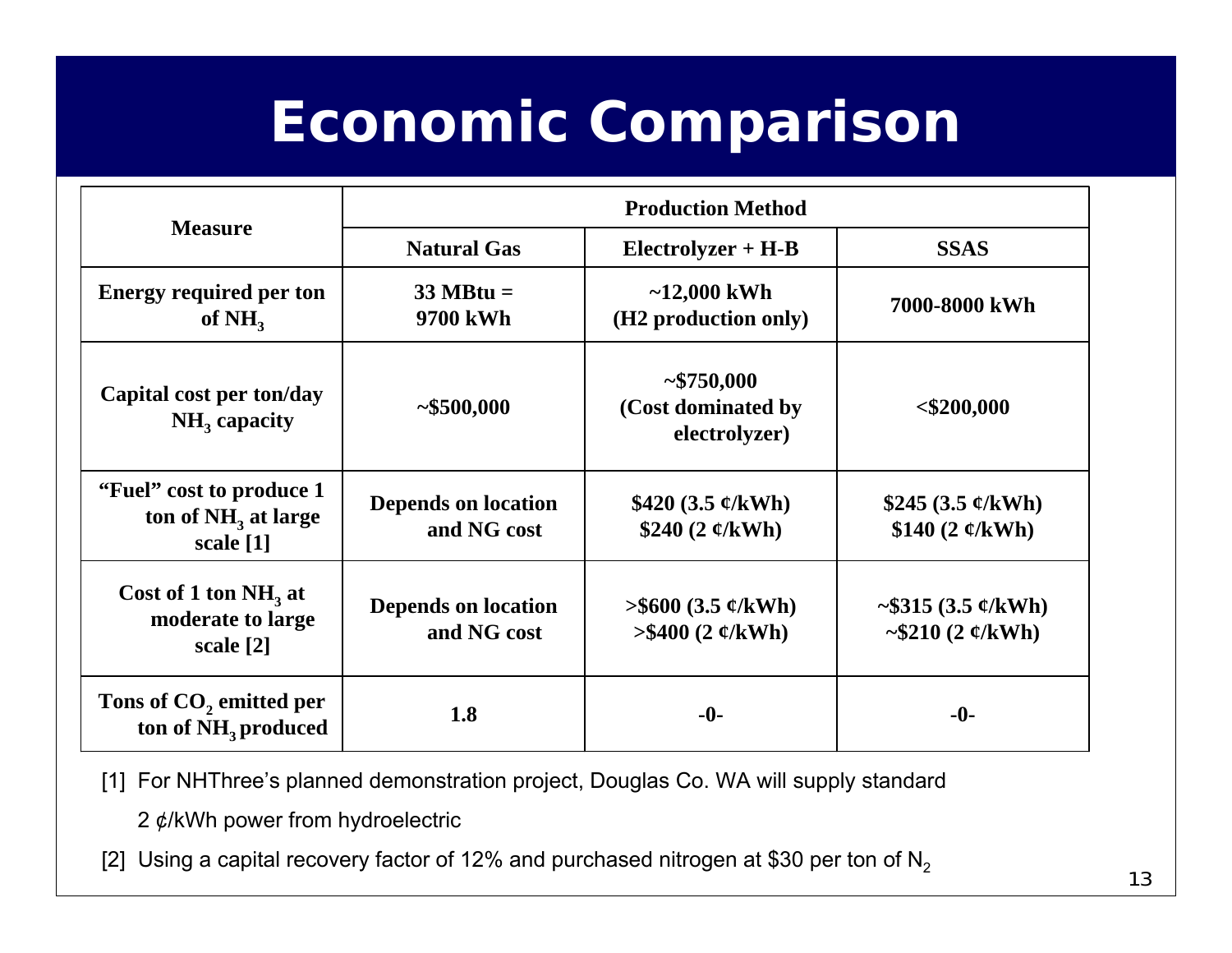## **Green Ammonia –a Renewable Cycle**